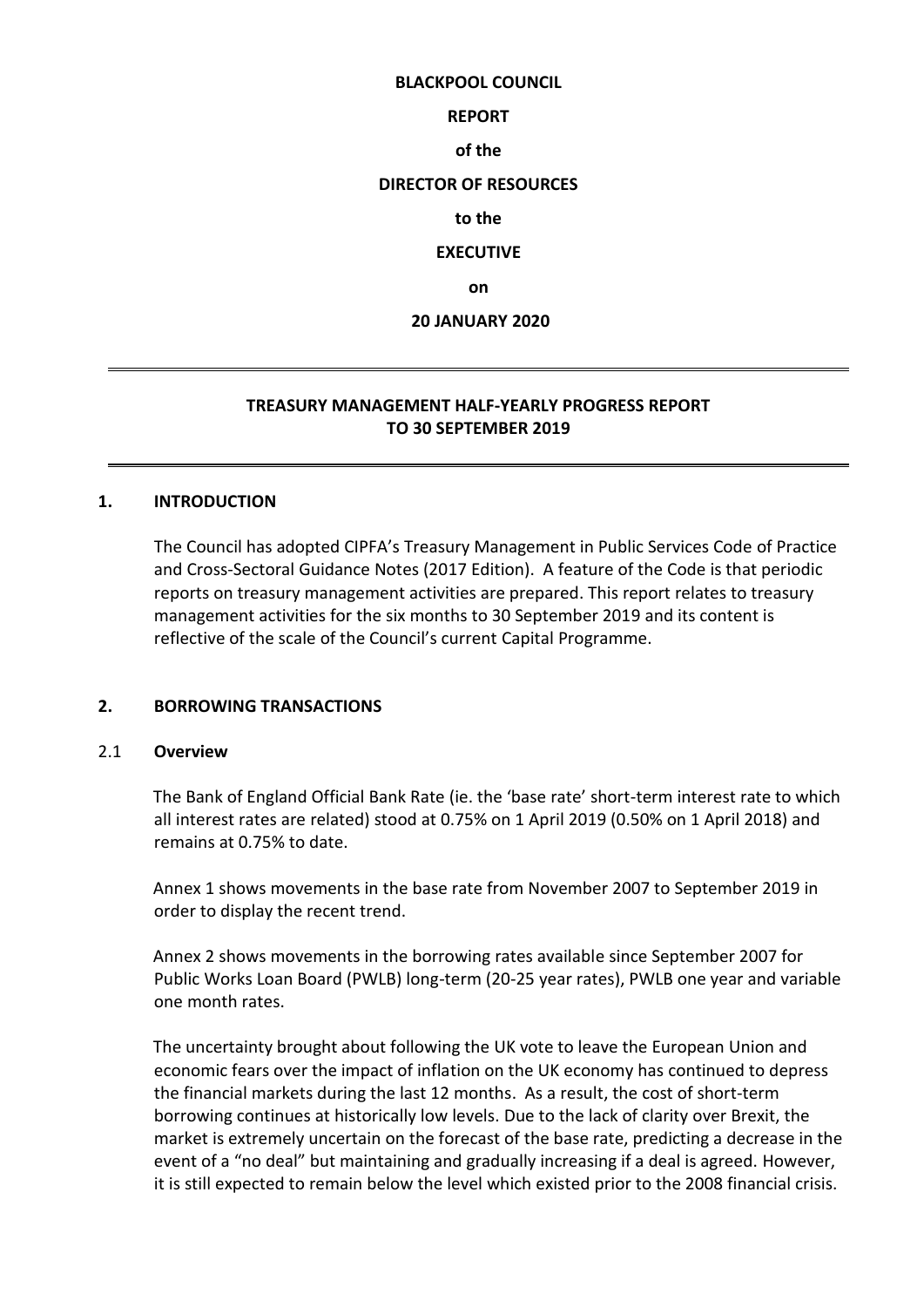# 2.2 **Loans Raised**

The long-term borrowing requirements for the 2019/20 Capital Programme have been deferred until such time that interest rates are judged to be favourable to the Council. This action reduces the Council's exposure to counterparty risk whilst enabling savings to be made in long-term borrowing costs. The Treasury Management Panel's view is that there will be no need to take any new long-term borrowing to finance the Capital Programme in the next six months.

Temporary borrowing has been required to deal with the normal peaks and troughs of the cash flow, including creditor payments, grant receipts, etc. It has also been used to finance any shortfalls in cash flow caused by capital expenditure. The temporary financing of capital expenditure is prudent while short-term interest rates remain low and has the advantage of minimising temporary investments and the associated counterparty risk.

# 2.3 **Loans Repaid**

Loans repaid include the repayment of a £1,776k PWLB loan, which was repaid  $1<sup>st</sup>$  April 2019, two repayments of an Equal Instalments of Principal (EIP) PWLB loan totalling £923k and the temporary borrowing referred to in 2.2 above. Two further longer term loan repayments are anticipated during the next 6 months including £1,171k PWLB loan and a £4,000k market loan repayment.

#### 2.4 **Summary**

The Council's borrowing activities for the first half-year of the financial year are summarised below:

|                         | <b>Borrowings</b> | Loans   | Loans      | <b>Borrowings</b>        |
|-------------------------|-------------------|---------|------------|--------------------------|
| Source of funding:      | 1st April '19     | raised  | repaid     | 30 <sup>th</sup> Sep '19 |
|                         |                   |         |            |                          |
|                         | £000s             | £000s   | £000s      | £000s                    |
|                         |                   |         |            |                          |
| <b>PWLB</b>             | 61,301            |         | (2,699)    | 58,603                   |
|                         |                   |         |            |                          |
| <b>Market Loans</b>     | 35,000            |         |            | 35,000                   |
|                         |                   |         |            |                          |
|                         |                   |         |            |                          |
| Sub-total               | 96,301            |         | (2,699)    | 93,603                   |
|                         |                   |         |            |                          |
| <b>Temporary Loans</b>  | 153,000           | 239,620 | (231, 320) | 161,300                  |
|                         |                   |         |            |                          |
|                         |                   |         |            |                          |
| <b>Total borrowings</b> | 249,302           | 239,620 | (234, 019) | 254,903                  |
| (excluding PFI          |                   |         |            |                          |
| Schemes and finance     |                   |         |            |                          |
| leases)                 |                   |         |            |                          |

Annex 3 to this report shows the maturity profile for the £93.6m of long-term external loans (ie. the PWLB and market debt only from the above table) outstanding at the end of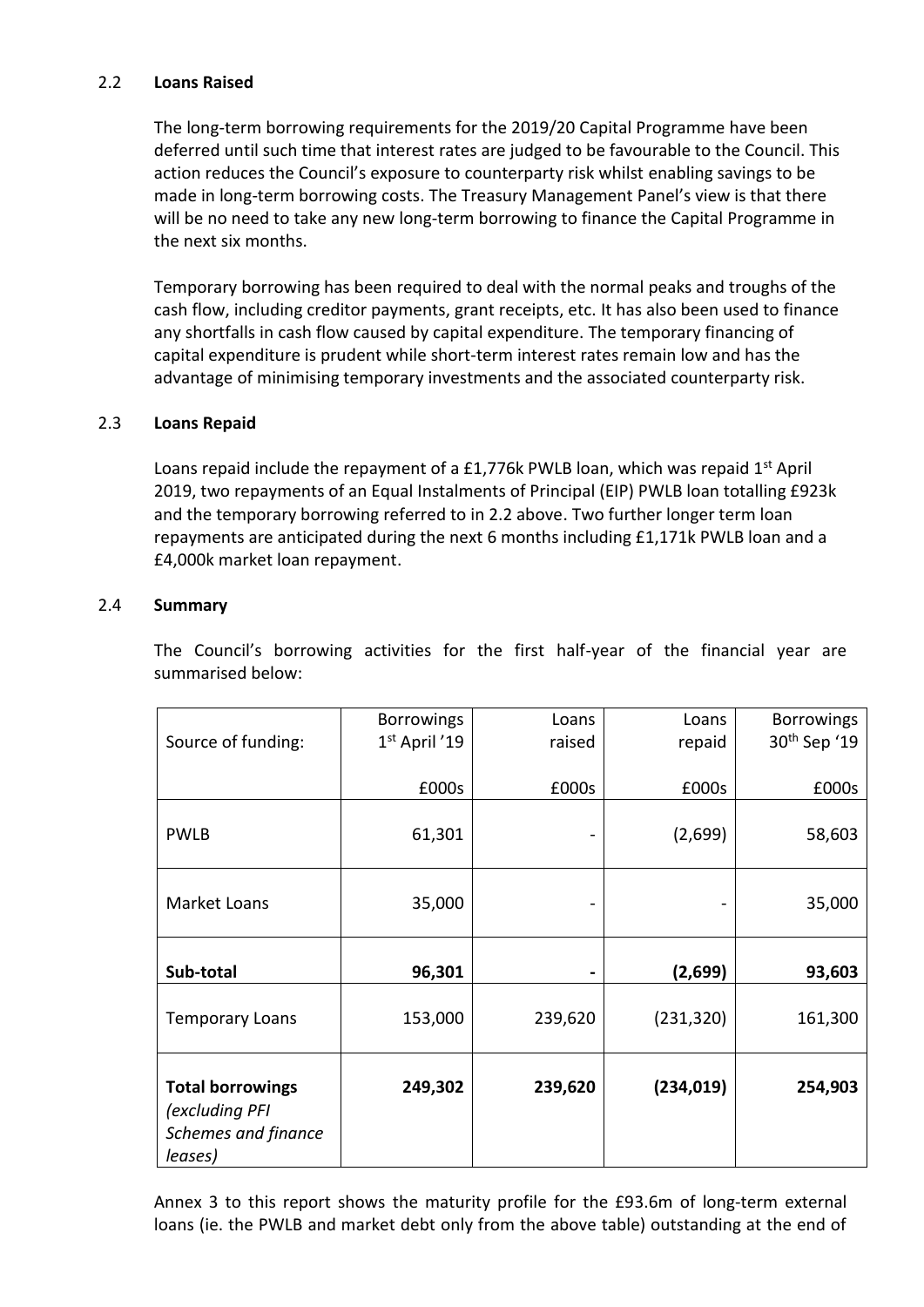September 2019. The maturity profile is in line with the Council's approved strategy.

# **3. TRANSACTIONS FOR THE FIRST HALF OF 2019/20**

#### 3.1 **Level of Investments**

Annex 4 to this report sets out an analysis of the Council's receipts and payments during the first half of the financial year. The Council's temporary investments stood at £9.1m on 30 September 2019. This compares with temporary investments valued at £6.8m on 30 September 2018. Temporary surplus funds are invested in accordance with the Treasury Management Strategy's requirements regarding security, liquidity and yield.

# 3.2 **Investment Earnings**

The Council takes advantage of peaks and troughs in receipts and payments by investing surplus funds over appropriate timescales within the context of the Council's overall cash flows. The actual investment interest earned to 30 September 2019 was £33.2k. Annex 5 shows a monthly analysis of interest receipts compared to budget.

# 3.3 **Approved Investment Institutions**

In order to manage prudently any surplus funds as set out within the Treasury Management Strategy the Council restricts its temporary investments to an authorised list of institutions. According to the creditworthiness of each institution, an appropriate investment ceiling has been set with each as well as a maximum investment period. The credit ratings are monitored on a regular basis and checks are made via the internet and other media sources for signs of banks and building societies in difficulty. Council officers continue to use their contacts in the money market and speak regularly with other members of the Manchester Treasury Group to obtain market intelligence.

The Treasury Management Panel includes the Director of Resources, Chief Accountant, and representatives from Corporate Finance and Blackpool Coastal Housing who meet regularly throughout the year to review the list of approved investment institutions.

For banks the approved list is based on credit ratings issued by Fitch (single A categories or above, or the equivalent from other ratings agencies). The list also includes the more stable building societies, banded according to total asset size.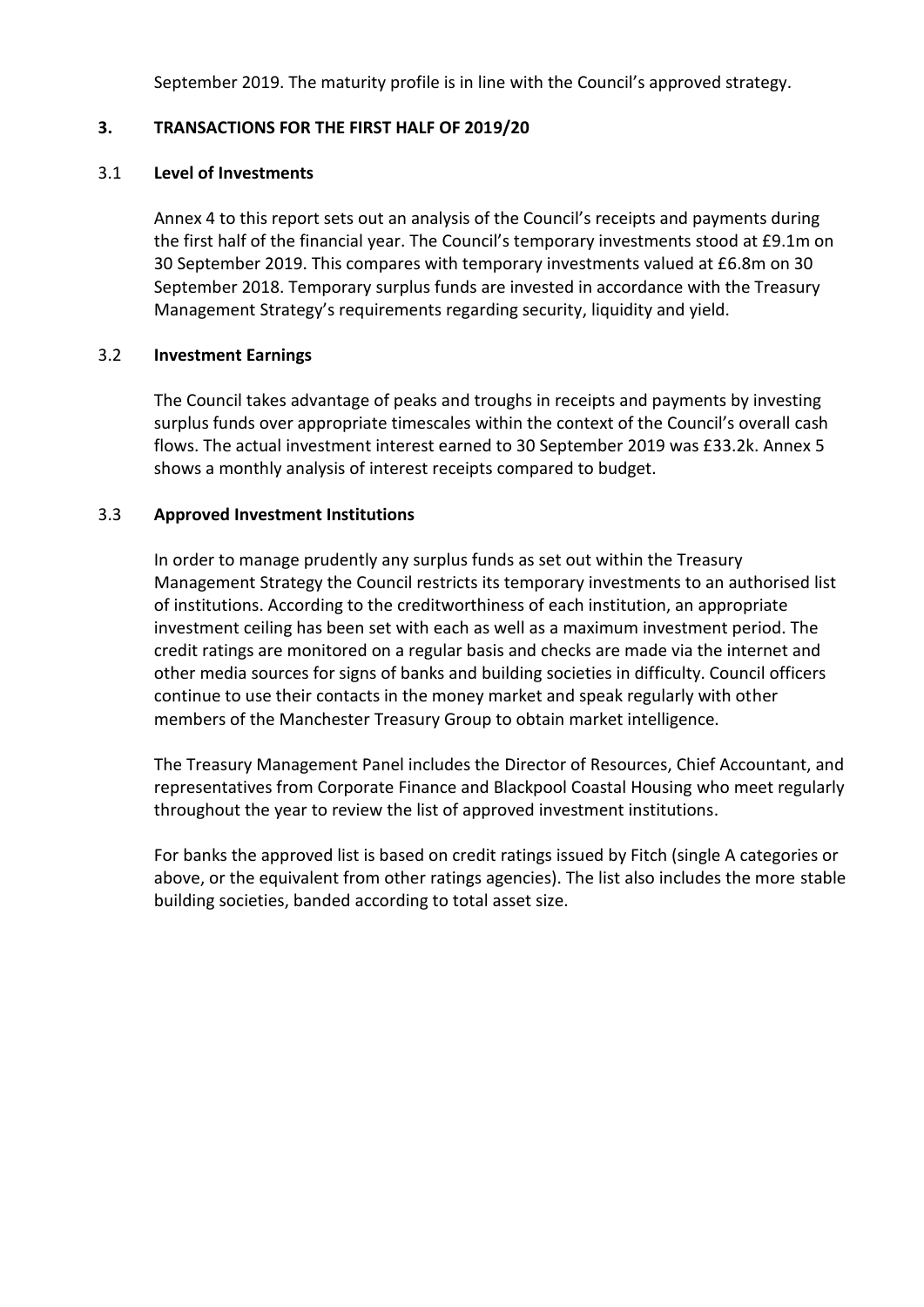The proportion of temporary investments placed in the period 1 April 2019 to 30 September 2019 across the various categories of approved institutions is set out in the table below:

| Type of institution invested with:        | Amount<br>£000s | % of total |
|-------------------------------------------|-----------------|------------|
| UK banks                                  | 116,820         | 74.7%      |
| <b>Other Local Authorities</b>            | 5,000           | 3.2%       |
| Debt Management Office - deposit facility | 34,470          | 22.1%      |
| <b>Total temporary investments placed</b> | 156,290         | 100.0%     |

These values show the total of all new investments made during the six months. Due to the recycling nature of investing and lending, these values are not the absolute value of our portfolio of temporary investments as at 30 September 2019, which was £9.1m.

Annex 4 to this Report shows how the investing and maturing of temporary investments fits in with the rest of the Council's bank transactions.

#### 3.4 **Group Companies and Partners**

During the past six months we have continued to provide advice and assistance to some of our group companies and partners. The Council transfers funds to Blackpool Housing Company only when they are needed to cover property acquisition and development costs, £3m was paid over by the 30 September 2019. The Council also provided £2.78m in loans to Blackpool Transport Services for the purchase of replacement buses and a £500k loan to Blackpool Airport Operations.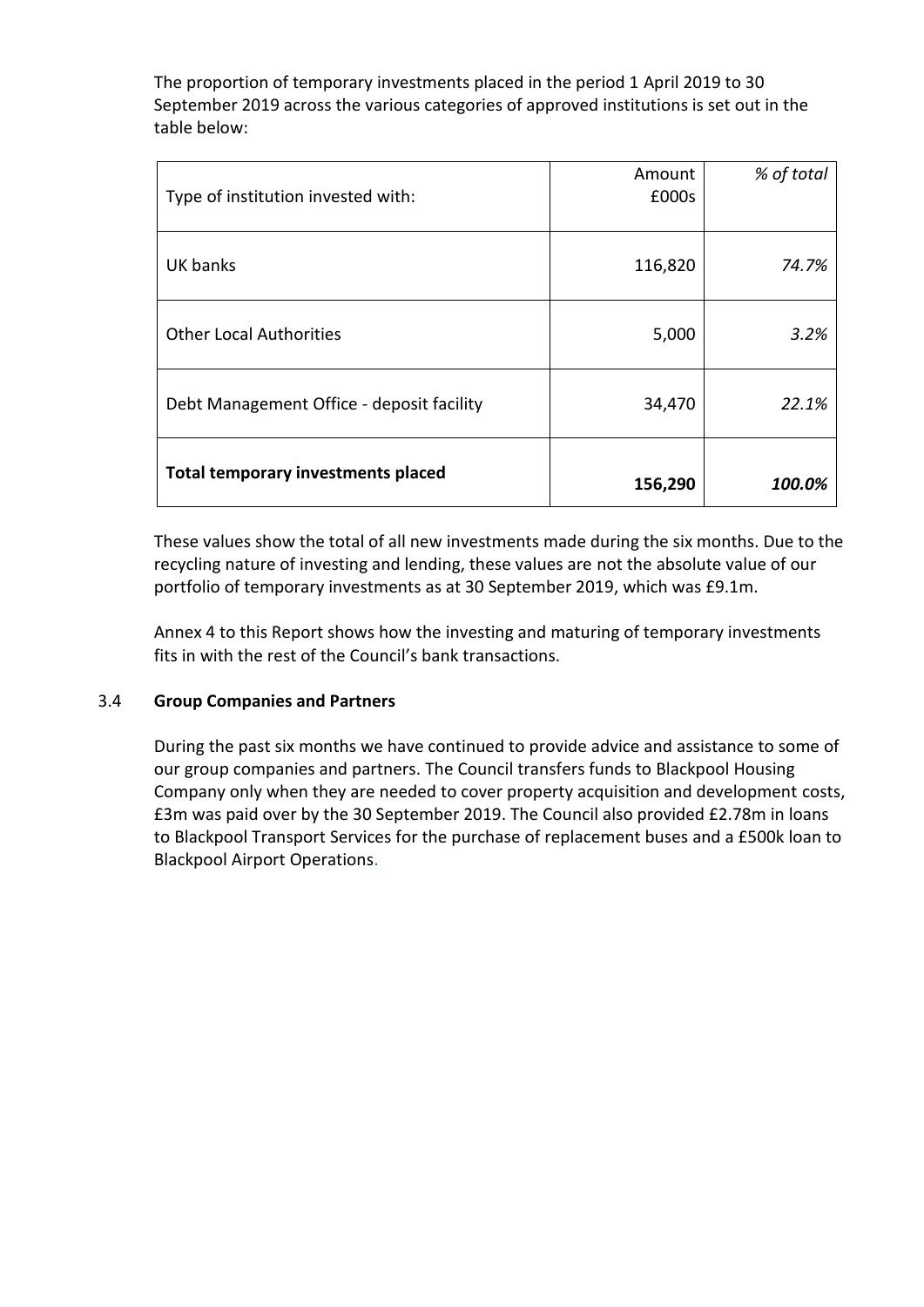# **4. TREASURY MANAGEMENT BUDGET MONITORING 2019/20**

The month 6 financial performance monitoring report, shows a favourable forecast outturn for Treasury Management in 2019/20 of £(729)k. The main components of this favourable position are as follows:

|                                              | f'000s  |
|----------------------------------------------|---------|
| Interest on Business Loans Fund lending      | 723     |
| Lower financing costs on long term debt      | (1,406) |
| Temporary interest on short term investments | (46)    |
| Net (favourable)/adverse outturn forecast    |         |

# **5. PRUDENTIAL CODE FOR CAPITAL FINANCE**

5.1 Where capital expenditure has been incurred which is financed by debt assumed under the *Prudential Code For Capital Finance In Local Authorities*, budget has been vired from the service area incurring the spend. This budget is used to pay for the additional capital financing costs which are incurred within Treasury Management as a consequence of the capital spend. In the case of Leisure Assets an actual charge for financing costs has been made to the scheme. The cost to the Council of employing its capital in these schemes arises from both the interest cost of the investment and from the subsequent need to repay the principal.

Cost savings or revenue increases within the services as a result of the capital investment will have been previously identified within a business case in order to demonstrate that these schemes are self-funding or better.